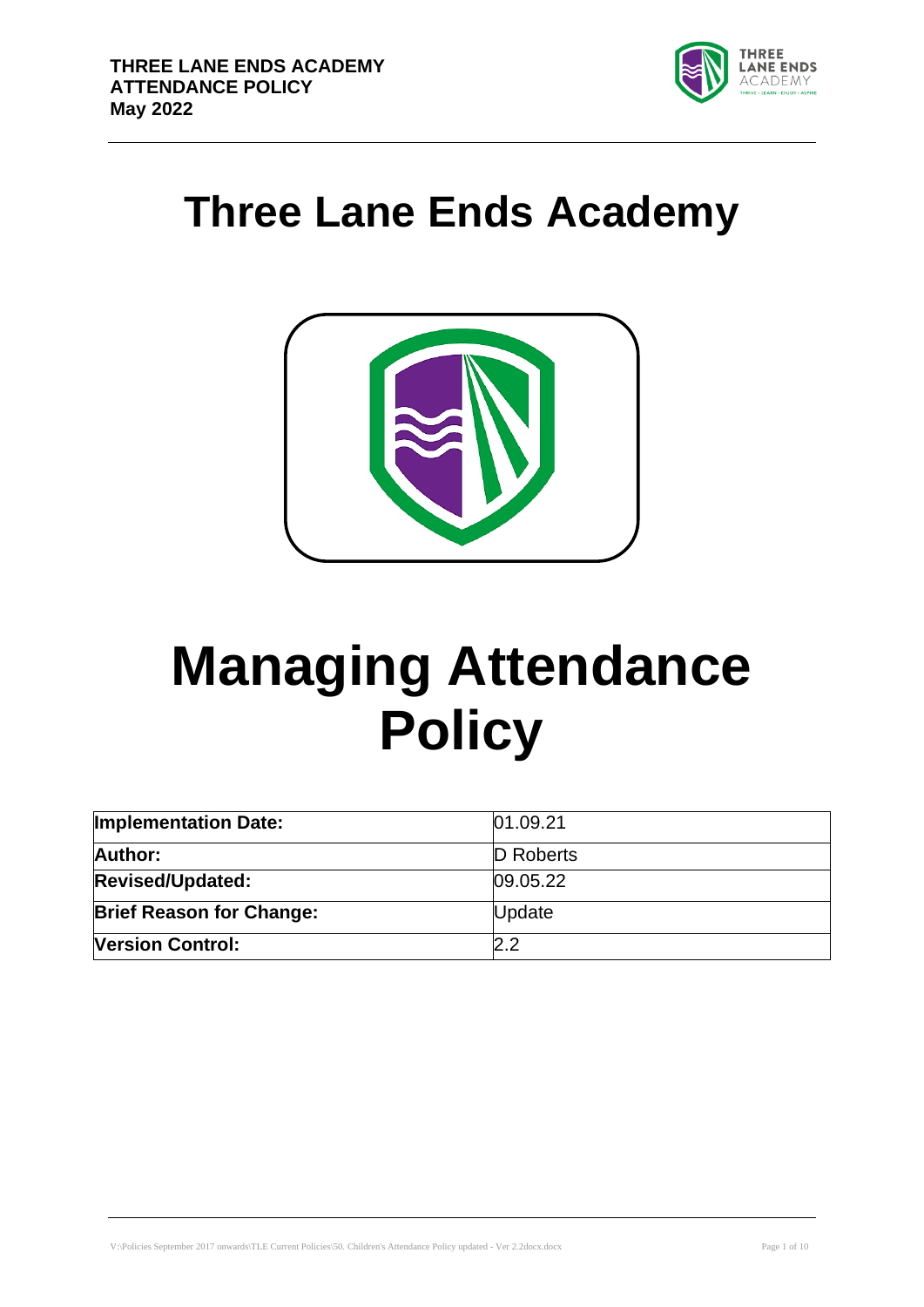

Three Lane Ends Academy promotes the view that regular attendance is important to ensure the best possible learning outcomes for all of our children. We feel that the whole school community takes responsibility for attendance.

#### **THE LAW**

Section 444 of the 1996 Education Act states that if a child of compulsory school age fails to attend regularly, the parent is guilty of an offence. Parents, therefore have a legal responsibility to ensure their child's school attendance. Failure can lead to legal action being taken by the LA in the Magistrates Court, or the need to issue Penalty Fines. Since March 2001 there has been a further offence, Section 444 (1A) where a parent **knowingly** allows their child to be absent from school. This offence can carry a custodial sentence, a fine or both.

**Definition of a Parent** (Department for Education school attendance parental responsibility measures Statutory Guidance)

- All natural parents, whether they are married or not.
- Any person who has parental responsibility for a child or young person, and,
- Any person who has care of a child or young person i.e. lives with and looks after child.

#### **AIMS**

- To raise levels of attendance.
- To improve punctuality.
- To raise levels of achievement.
- To maximise opportunities both in school and in later life.

#### **OBJECTIVES**

- Reduce absence and lateness, and raise awareness of the importance of school attendance.
- Work effectively with parents/carers and partner agencies, using a range of strategies to improve the attendance of individual pupils and the whole school.

#### **GOOD ATTENDANCE IS IMPORTANT BECAUSE:**

The attendance target for Three Lane End Academy is 96%. Throughout the year, parents will be kept informed of school expectations and procedures through newsletters. Good attendance and punctuality are essential if children are to make good progress in their learning.

| <b>Attendance</b> | Days missed over a school year |  |
|-------------------|--------------------------------|--|
| 100%              | 0 Days missed                  |  |
| 95%               | 9 Days missed                  |  |
| 90%               | 19 Days missed                 |  |
| 85%               | 28 Days missed                 |  |
| 80%               | 38 Days missed                 |  |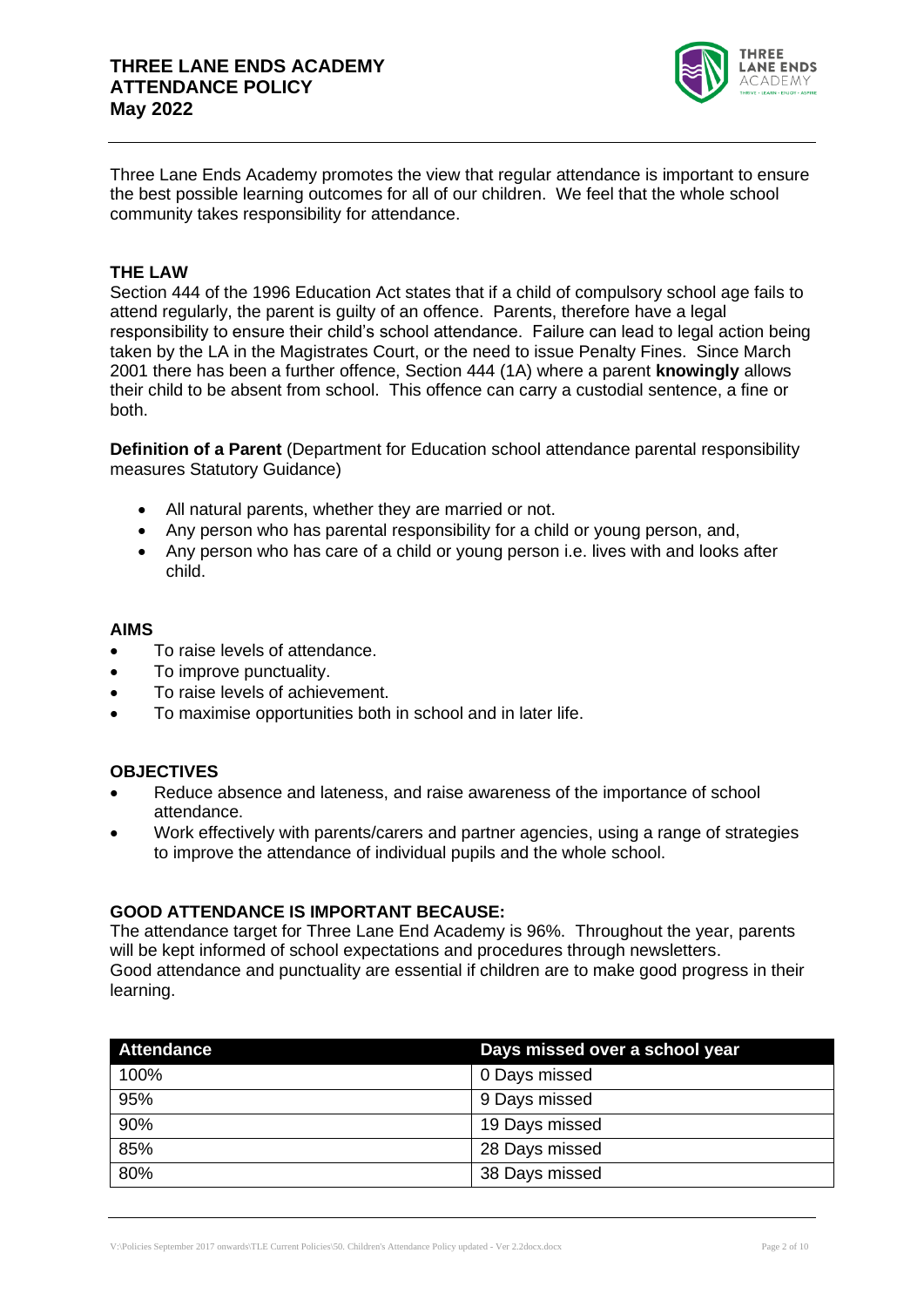

- **Statistics show a direct link between underachievement and poor attendance.** Every lesson really does count for your child and children can quickly fall behind if even one day is missed. This includes days where the children could go to school but don't feel like it.
- **Regular attendees make better progress, both socially and academically.** Good regular attendance often means doing well academically, better relationships with other children and better overall behaviour in school.
- **Regular attendees find school routines and school work easier to cope with.** It's much easier for the child to know what they have to do if they have been in school on the day it has been taught.
- **Regular attendees find learning more satisfying.** Catching up even a little lost time from school can be really difficult and demotivating. Every lesson counts!
- **Regular attendees have an easier transfer to secondary school.** If bad habits develop at primary school, children can struggle at secondary school or be at increased risk of harm if poor attendance habits develop. Research shows that 17 days absence equates to a drop of one grade at GCSE level.

Good attendance and punctuality isn't just about what happens in school – absence and lateness when your child is young can limit their future opportunities, and set up bad habits for work and life.

Whether your child is absent for a morning or a day, or you have trouble getting him/her to school, first talk to your child's teacher and they will try to help. There is lots of support available in school – we are always happy to support you.

#### **As a parent you can help us by:**

- Telephoning on the first morning of all absences with the reason and saying when your child will return.
- Arranging dental and medical appointments out of school hours or during school breaks.
- Keeping us updated by telephone if your child has an extended period of absence due to illness.
- Upon returning to school, providing medical evidence i.e. prescription labels, regarding the reason for absence.

#### **We will:**

- Follow up unexplained absences by phone calls (by 9am on the first day of unexplained absence).
- Remind parents of the importance of regular attendance and punctuality in newsletters, the school brochure and the home-school agreement.
- Acknowledge and reward good attendance (and sending home your child's 100% attendance certificate at the end of each term)
- Publish your child's attendance figures on his/her annual report.
- Let you know if we have any concerns regarding your child's attendance.
- Refer concerns to the Education Welfare Officer (EWO) who visits the school regularly to review and support attendance matters.

#### **Promoting attendance:**

Staff and pupils at Three Lane Ends Academy are fully aware of the academy expectations in regard to attendance. To promote positive attendance, we:

Celebrate positive attendance weekly in school.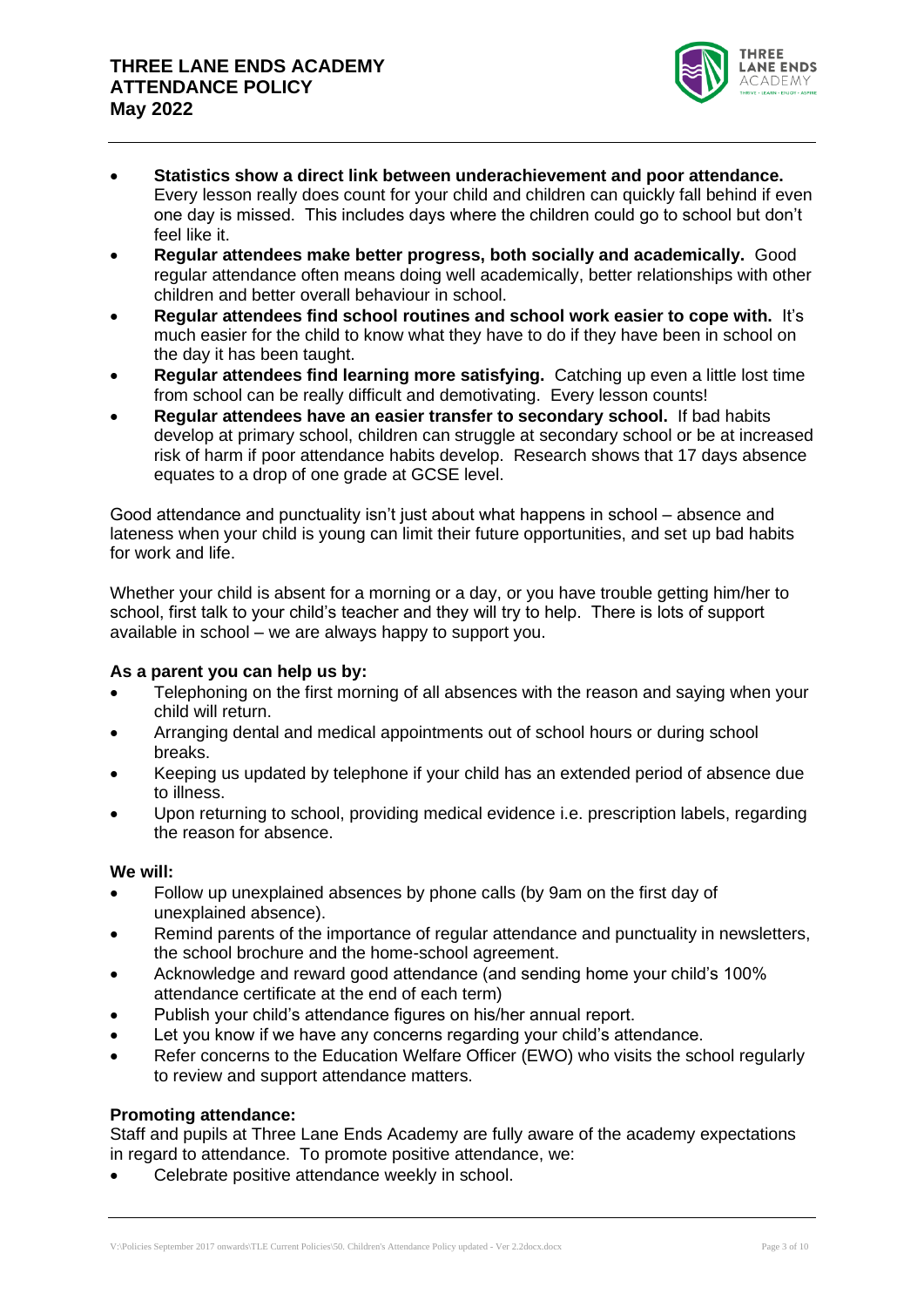# **THREE LANE ENDS ACADEMY ATTENDANCE POLICY May 2022**



- Encourage attendance with attendance bears awarded to the class in EYFS/KS1 and KS2 with the highest rate of attendance each week.
- Attendance certificates each half term.
- 100% attendance badges each half term.
- Raffle for all pupils achieving 96%+ attendance each term.

#### **AUTHORISED ABSENCES**

Some absences are allowed by law and are known as authorised absences, *'Authorised absence' is when a child fails to attend regularly at the school by reason of his absence from the school.*

- *a) at any time when he/she was prevented from attending by reason of sickness or any unavoidable cause, or*
- *b) on any day exclusively set apart for religious observance by the religious body to which his parents belongs, or*
- *c) with 'leave'*

*The term 'with leave' used above, means leave granted by any person authorised to do so by the governing body or proprietor of the school. In respect of Three Lane Ends Academy the governing body shall determine the nature of 'leave' and define its decision within the policy. Following any change to the decision by the governing body, this policy shall be amended accordingly.*

*For the purpose of this policy and the determination of authorised absence, the governing body has determined 'leave' to include only the bereavement of a parent or sibling.*

We realise that there are rare occasions when there might be a particular problem that causes your child to be absent. Please let us know and we shall try to deal with it sympathetically (whilst adhering to our legal obligations).

#### **It is extremely important that the parent/legal guardian sends a note to school following an absence. This note will be logged by the School Office.**

#### **UNAUTHORISED ABSENCES**

There are times when children are absent for reasons which are NOT permitted by law. These are known as unauthorised absences.

Where there is no explanation for the absence or where the explanation or reason for the absence is considered unsatisfactory, i.e, if information came to light to contradict the explanation, a coding of unauthorised absence will be made. Unauthorised absences have by law to be reported to the Local Authority. (The EWO inspects the Registers on a regular basis).

The Education Welfare Service may contact you and consider taking legal action against you if your child has authorised absences.

#### **PUNCTUALITY**

- Children must be in their classroom at 8.50am. Registration finishes at 9.05am. Latecomers will have to enter school by the main entrance to receive their attendance mark.
- Arrival after the close of registration will be marked as unauthorised absence in line with the Department of Education guidance.
- Children who are late will be recorded in the late book. This book is monitored on a regular basis by the Assistant Headteacher and the School Office. Parents of those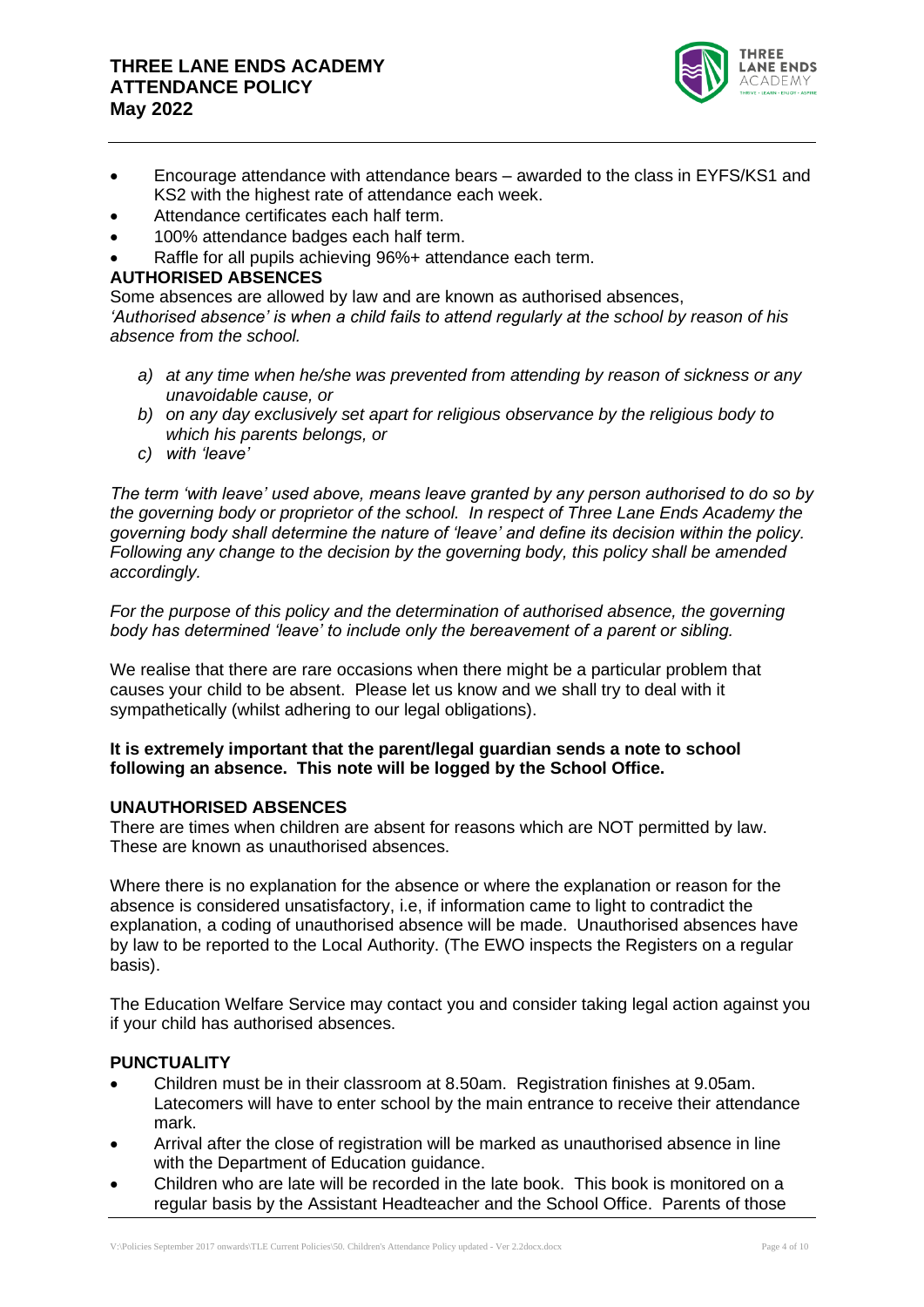

children who are regularly late for school will be referred to the EWO as persistent lateness will be unauthorised.

- It is important for your child to be at school at 8.50am as the first minutes of the school day are often used to give out instructions or organise schoolwork for the rest of the day. If your child misses this short but vital session, their work for the whole day may be affected. Late arrivals are disruptive to the whole class and often embarrassing for your child. Every minute counts!
- We will let you know if we have concerns about your child's punctuality.

| Minutes lost each day | Days lost per school year |
|-----------------------|---------------------------|
| 5 minutes             | 3 days                    |
| 10 minutes            | 6.5 days                  |
| 15 minutes            | 10 days                   |
| 20 minutes            | 13 days                   |
| 30 minutes            | 19 days                   |

#### **TERM TIME LEAVE OF ABSENCE**

In line with other local schools within the Trust, our policy is that **no holidays will be authorised during term time.**

If you do choose to take your child on holiday, the absence will be deemed as unauthorised and you will be at risk of a fixed penalty notice.

Please remember that the more time your child misses from school, the more difficult it is for them to catch up with their work. Valuable learning time is lost. A good understanding of the work set can only take place when the child is in the classroom.

Parents/Carers should complete a leave request form Appendix 1 and provide any relevant information to support the application for leave in term time, prior to trip arrangement.

#### **Penalty Notice**

*The Department for Education Statutory Guidance States:*

*Penalty notices are fines of £60/£120 imposed on parents. They are an alternative to the prosecution of parents for failing to ensure that their child of compulsory school age regularly attends the school where they are registered or at a place where alternative provision is provided.*

*Penalty notices can only be issued by a head teacher or someone authorised by them (a deputy or assistant head), a local authority officer or the police. Penalty notices can be issued to each parent liable for the attendance offence or offences.*

#### *Payment of Penalty Notice*

*The penalty is £60 per parent if paid within 21 days of receipt rising to £120 if paid after. The payment must be paid direct to the local authority. Parents can be prosecuted if 28 days have expired and full payment has not been made.*

*There is no right of appeal by parents against a penalty notice.* 

*As stated in the Department for Education Statutory Guidance, penalty notices can be issued where the pupil's absence has not been authorised by the school, therefore, families who*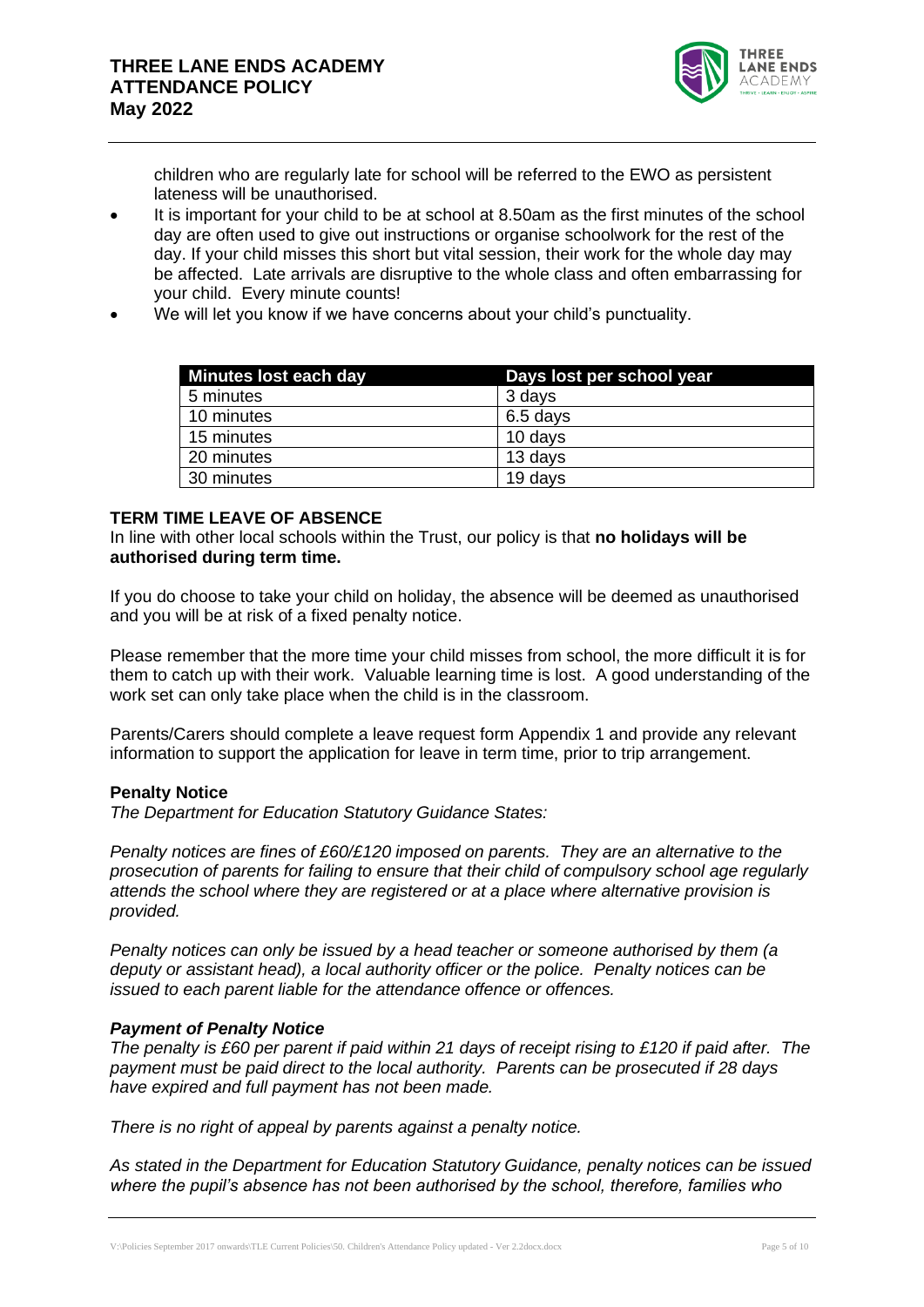

*choose to take term time holidays will be issued with a Fixed Penalty Notice of £60 per parent per child.*

## **LEAVERS & CHILDREN MISSING IN EDUCATION**

If your child is leaving Three Lane Ends Academy to go to another school other than at the end of Year Six, parents are asked to:

- Give us full information about your plans including reasons for moving school, date of move, new address or at least the town you will be moving to, the name of the new school and start date when known.
- Confirm with us that we have your current mobile phone number.
- Let us know when you actually do move.

When pupils leave and you have not given us the above information for us to be able to contact you, then your child is considered to be a Child Missing Education. This means that the Local Authority has a legal duty to carry out investigations which will include liaising with Family Services (Social Services), the police and other agencies in order to track and locate your child. **By giving us the above information, unnecessary investigations can be avoided**.

# **MONITORING AND EVALUATION**

We monitor attendance figures very closely. Our attendance target is 96% from 1<sup>st</sup> September 2020

Registers of all classes are monitored by the school office on a daily basis.

A daily log is kept of:

- All children who arrive late.
- All children for whom no notification for absence has been received.
- All phone calls made to parents who have not notified school of their child's absence.

Attendance figures are analysed weekly by class and on a whole school level. Lateness and attendance figures are scrutinised on a half termly basis by the EWO. Children who are identified by the EWO as having more than three episodes of absence in a half term or are identified as being late on a regular basis will receive a letter from school. Attendance will then be monitored further.

If a situation of concern does not improve, then parents will be invited to a formal meeting with the Headteacher.

Any child with an absence record of under 90% will have their records examined and will be referred to the attention of the EWO. Children with an absence record between 90% and 95% will have their reasons for absence monitored. Unsatisfactory reasons for absence will also be brought to the attention of the EWO and may not be authorised.

#### **EWS / LOCAL AUTHORITY**

• The EWS will work in partnership with the school to promote and facilitate improved attendance, at an individual level, either through a referral system or using the Fastrack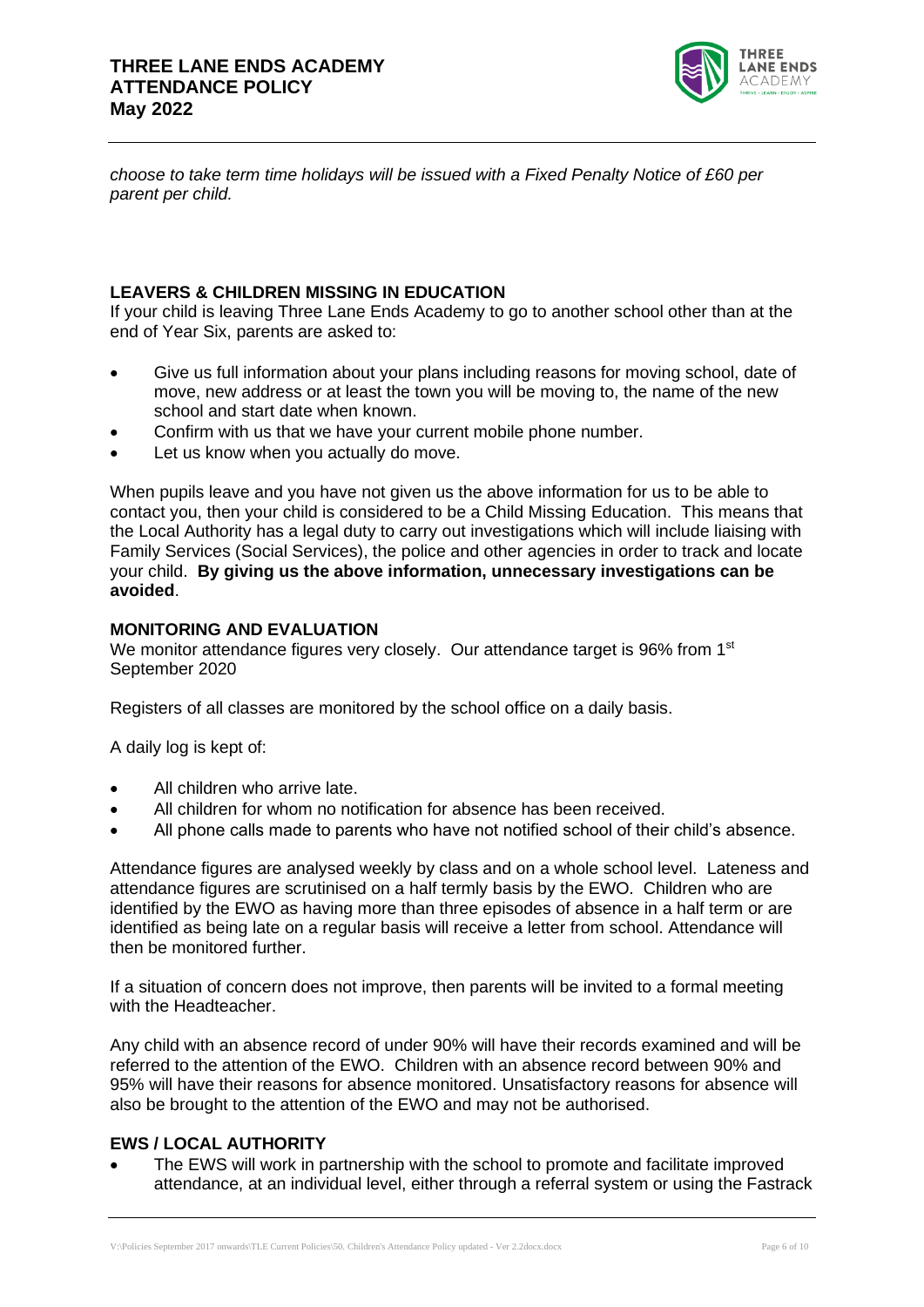

to Attendance Programme; and at whole school level using proactive strategies and Action Plans.

- The EWS will work with children and families to ensure their school attendance and safeguarding is maintained.
- EWS will provide advice and guidance with regard to Children Missing Education, Child Employment and Licensing.
- EWS will work in partnership with other agencies and will offer advice and signposting for referrals to appropriate organisations.
- EWS will undertake legal action on behalf of the School.
- The LA will support the school with networking and training events and with individual School Audits and Action Plans.

## COVID – 19

During the gradual reintegration into school rules regarding attendance will be temporary amended.

- Children who are invited to attend school for the reintegration period will be registered on that day. Other children will receive their mark as per government guidance.
- Registers for children expected will be monitored daily
- Any child that is expected to attend on a day will receive a welfare call and absence reasons recorded.
- Children will who are attending school during this reintegration period on a part time basis will be recorded as attending on the days they are in school only. Codes as per government guidance will be used.
- Protocols for other children who are not part of a current reintegration process will continue. With monitoring and phone calls from teaching staff and welfare calls to vulnerable families. Records of these calls will be kept on CPOMS.
- Start times of the day will be adjusted and children during this period will not be marked at late. Records of times that children arrive will be recorded and monitored on SIMS. This will be monitored by the safeguarding and behaviour lead for the school.

Link below to the guidance on recording attendance

[https://www.gov.uk/government/publications/coronavirus-covid-19-attendance-recording-for](https://www.gov.uk/government/publications/coronavirus-covid-19-attendance-recording-for-educational-settings/process-for-recording-attendance-and-using-the-educational-setting-status-form)[educational-settings/process-for-recording-attendance-and-using-the-educational-setting](https://www.gov.uk/government/publications/coronavirus-covid-19-attendance-recording-for-educational-settings/process-for-recording-attendance-and-using-the-educational-setting-status-form)[status-form](https://www.gov.uk/government/publications/coronavirus-covid-19-attendance-recording-for-educational-settings/process-for-recording-attendance-and-using-the-educational-setting-status-form)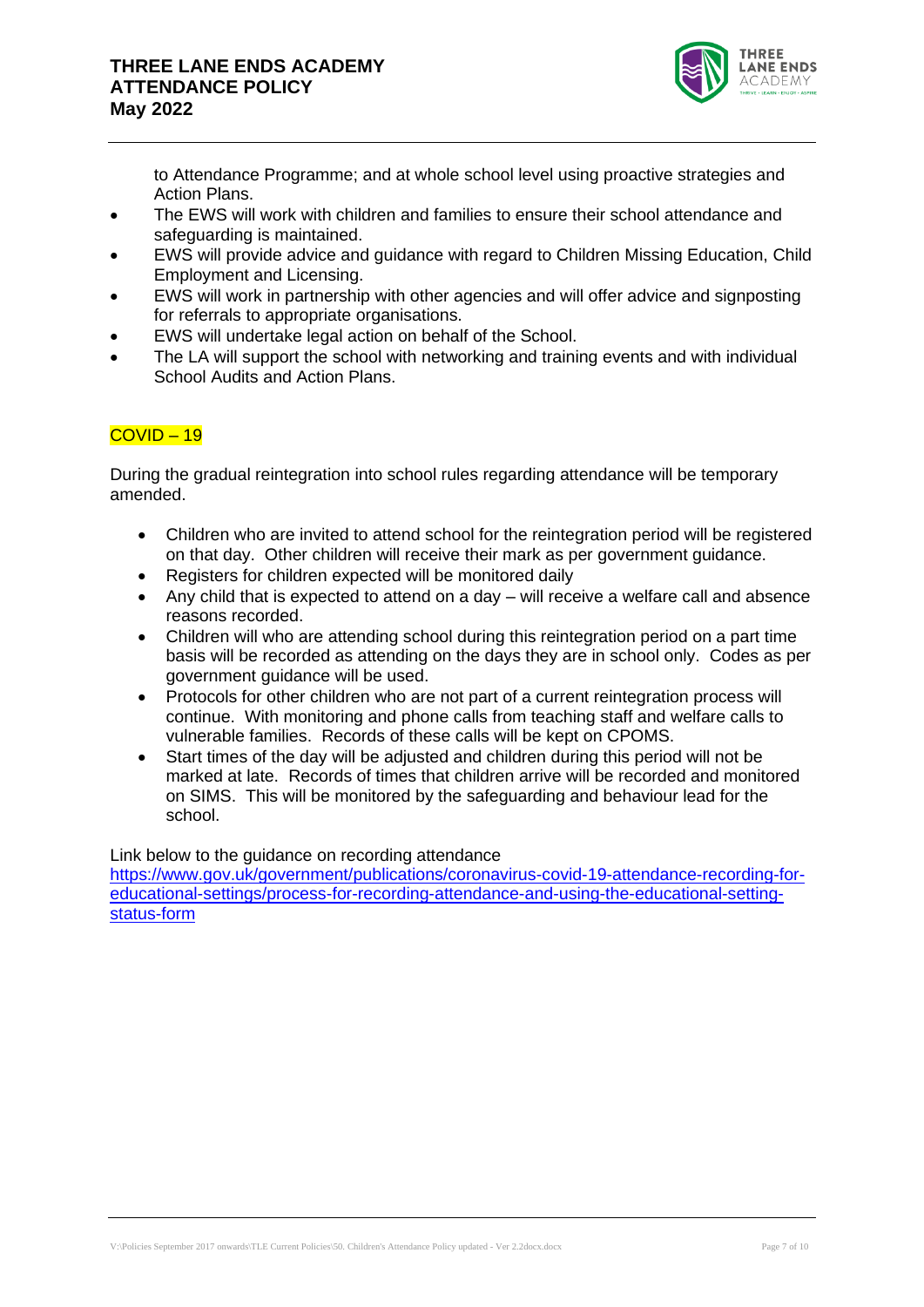

Appendix 1

# **Exceptional circumstances request form**

Date of request:

| <b>Names of Children:</b>                                                   | <b>First Name</b>                                 | <b>Surname</b>            | <b>Form tutor Group</b> |  |
|-----------------------------------------------------------------------------|---------------------------------------------------|---------------------------|-------------------------|--|
|                                                                             |                                                   |                           |                         |  |
|                                                                             |                                                   |                           |                         |  |
|                                                                             |                                                   |                           |                         |  |
|                                                                             |                                                   |                           |                         |  |
|                                                                             |                                                   |                           |                         |  |
| Leaving Date                                                                |                                                   | Date Due back in School   |                         |  |
|                                                                             | Length of Absence applied for - School days only: | days                      |                         |  |
|                                                                             |                                                   |                           |                         |  |
| Siblings in other<br>schools: Please note<br>that this request              | First name                                        | Surname                   | School                  |  |
| information will be<br>shared with                                          |                                                   |                           |                         |  |
| attendance leads in<br>other schools in which                               |                                                   |                           |                         |  |
| the siblings attend                                                         |                                                   |                           |                         |  |
|                                                                             |                                                   | <b>Contact Details</b>    |                         |  |
| Parents/Guardians                                                           | First name:                                       | First Name:               |                         |  |
|                                                                             |                                                   |                           |                         |  |
|                                                                             | Surname:<br>Address:                              | Surname:<br>Address:      |                         |  |
|                                                                             |                                                   |                           |                         |  |
|                                                                             |                                                   |                           |                         |  |
|                                                                             |                                                   |                           |                         |  |
|                                                                             |                                                   |                           |                         |  |
|                                                                             | Postcode:<br>Email                                | Postcode:<br>Email        |                         |  |
|                                                                             |                                                   |                           |                         |  |
|                                                                             | Home Phone Number                                 | Home Phone Number:        |                         |  |
|                                                                             | Mobile Number:                                    | Mobile Number:            |                         |  |
|                                                                             | <b>Alternative Number</b>                         | <b>Alternative Number</b> |                         |  |
|                                                                             | whilst away                                       | whilst away               |                         |  |
|                                                                             |                                                   |                           |                         |  |
| Reason for absence including full explanation of exceptional circumstances: |                                                   |                           |                         |  |
|                                                                             |                                                   |                           |                         |  |
|                                                                             |                                                   |                           |                         |  |
|                                                                             |                                                   |                           |                         |  |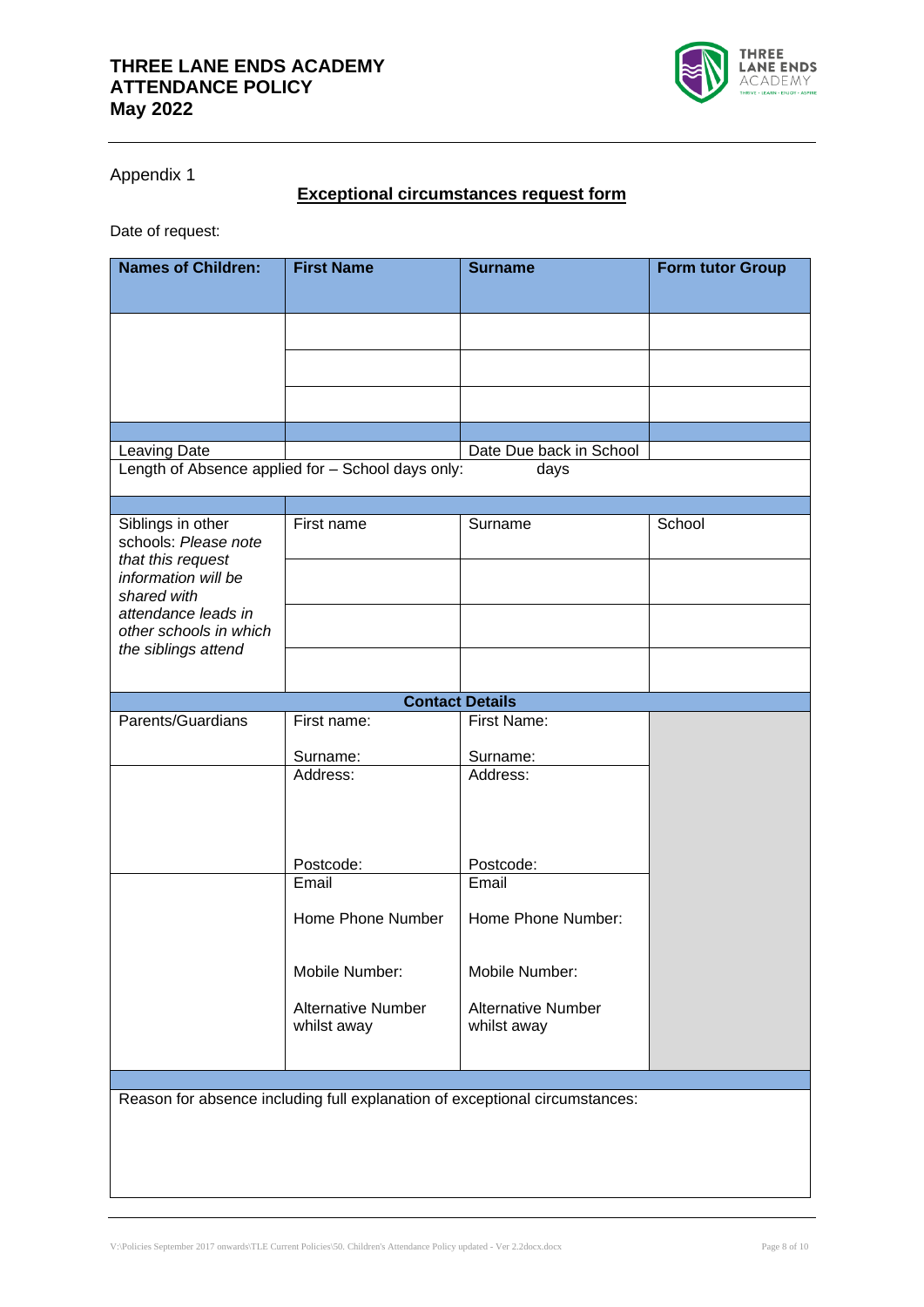# **THREE LANE ENDS ACADEMY ATTENDANCE POLICY May 2022**



| Point of departure (E.g. airport, coach, train<br>station etc):                                 | Destination:                                                          |  |  |
|-------------------------------------------------------------------------------------------------|-----------------------------------------------------------------------|--|--|
| Time of Departure                                                                               |                                                                       |  |  |
| <b>Emergency Contact Details (Someone who is</b><br>staying in Castleford)<br><b>First Name</b> | If a child is not leaving with parents - who is<br>accompanying them? |  |  |
| Surname:                                                                                        | Who will be caring/responsible for the child?                         |  |  |
| Address:                                                                                        |                                                                       |  |  |
| Postcode:                                                                                       | Why is/are the parents not leaving with the<br>child?                 |  |  |
| Relationship to child:                                                                          |                                                                       |  |  |
| Home Number:                                                                                    | Name:<br>Relationship to child:                                       |  |  |
| Mobile Number:                                                                                  | Address:                                                              |  |  |
| Email:                                                                                          | Postcode:                                                             |  |  |
| <b>Statutory Declaration - Legal responsibility</b>                                             |                                                                       |  |  |

#### **Legal responsibility**

As a parent/guardian I understand all children aged between 5 and 16 are required by law to receive an education, and under the provisions of the Education Act 7996, it is my responsibility as a parent to ensure the regular school attendance of my children and that failure to do so could result ln legal proceedings being taken by the Local Education Authority.

I understand that requests for leave can only be granted by schools if there are exceptional circumstances, and holidays are not considered exceptional. They must also be made to the school in advance, as the Department for Education has told schools that they cannot authorise any absences after they have been taken.

#### **Fines**

I understand if my request is unauthorised I am most likely to be fined, £60 per parent, £60 per child (for example a family of 4 with 2 parents and 2 children will be fined a total of £240) Once the penalty notice is issued, I have 21 days in which to pay the fine. lf I fail to pay in that time period, the fine will double. I then have another seven days in which to pay, taking the total time in which to make payment to 28 days. If I fail to make payment after 28 days then the local authority has the power to prosecute me in the magistrate's court for the offence of failing to ensure my child attends school regularly. A guilty verdict at court can lead to a fine of up to £7000, and a criminal record which can affect employment opportunities.

#### **School places**

I am aware that a referral will be made to the Local Authority Children Missing from Education Team (CME) lf my request ls unauthorised and my child hasn't returned to school on the agreed date. This can result in my child losing their school place. I am also aware that there is a shortage of places in the school, so if my child loses their school place it could result in having to travel to a school out of area or my child without a school, being of detriment to their education and causing implications to my own employment.

| Parents/guardian full name: | Signature: | Date: |
|-----------------------------|------------|-------|
| Parents/guardian full name: | Signature: | Date: |